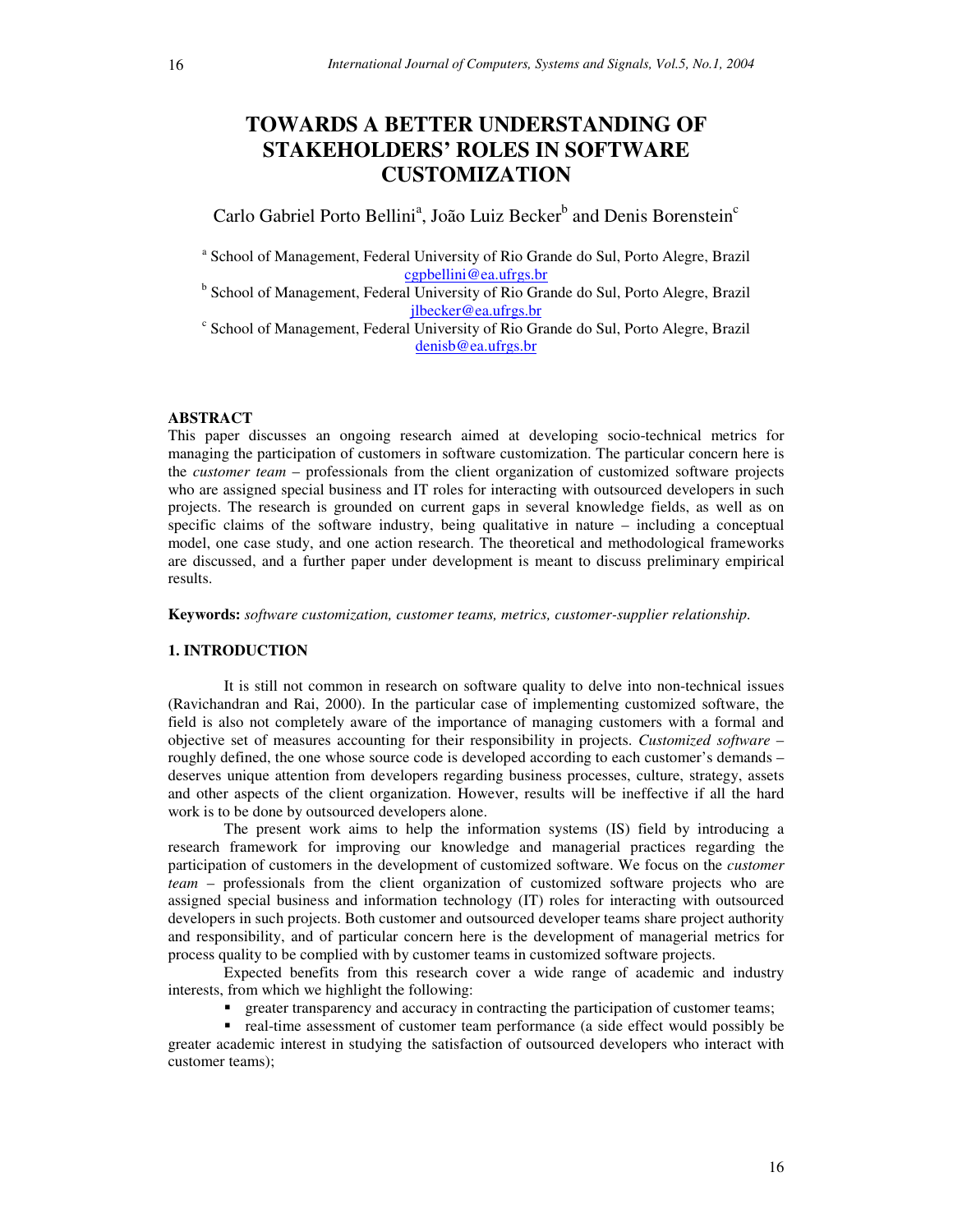**•** better estimation of the actual performance of outsourced developers, from comparing their performance to that of the customer teams which they interact with and to the overall performance of the projects they are engaged in;

**informed distribution of people (from their historical performance) in customer teams;** 

 anticipated knowledge of customer teams about the performance criteria from which they will be evaluated by employers (the client organizations); and

 the building of a rationale unifying areas of great interest for the IS field, including customization, quality management, seller-buyer interaction, and teamwork.

The methodological steps towards developing customer metrics include building a conceptual model for the participation of customers in software customization, and performing one case study and one action research, in order to:

understand the fundamentals of joint work in software customization;

unify theoretical and practitioners' contributions for managing software teams;

 gather perceptions about practices and needs of customers and developers of customized software for managing their teams;

 identify actual practices of joint work between customer and developer teams in customized software projects; and

 build and validate a set of metrics for managing the participation of customer teams in customized software projects.

The research is qualitative in nature, although it includes a set of causal relations. Further research should be conducted to test hypotheses on those relations.

The paper is structured as follows: first, the theoretical support for the research is discussed, with special focus on software development, management, customization, outsourcing, quality, teams and metrics; second, the research's conceptual model is presented, depicting the main theoretical elements and assumptions; finally, we propose a set of methodological procedures for implementing the research.

## **2. THEORETICAL BACKGROUND**

The research benefited from several heterogeneous knowledge fields, like those of measurement (e.g., measurement theory, data collection/analysis, and software metrics), strategy (e.g., business orientation), information systems (e.g., technological determinism, productivity paradox, duality of technology, and business-IT fit), knowledge management, organizational learning and change (e.g., experiential learning, incremental change, and institutionalization), work-systems planning (e.g., socio-technical perspective, virtual organizations, and organizational networks), outsourcing and contracts (e.g., partnerships, transaction costs economics, and innovation), software engineering (e.g., methodologies, best practices, and process/product quality), engineering (e.g., risks, customization, integrated product development, and collaborative development), and marketing (e.g., relationship marketing, and new product development). Key contributions of some of these fields for our research are commented below.

### **2.1. Software Development**

We focus on software in the form of a computer algorithm. We also see software as a product (Nidumolu and Knotts, 1998), notwithstanding its intangible nature (Smith and Keil, 2003) and some services-like attributes it presents (Palvia et al., 2001). From the software concept, we propose an *information system* (IS) to be a software application which is central to a company's business processes (Chan et al., 1997; Sabherwal and Chan, 2001). This definition does not differ significantly from the literature (for instance, found in Alter, 1996, Lee, 1999, and Bednar, 2000). When we then refer to "software", we are meaning the software component of an IS.

The literature on software development is abundant (Pressman, 2001). IS development should be systematic and independently repeatable, aiming at quality (Osmundson et al., 2003). It may be conceptualized as unfolding through the following general steps: pre-development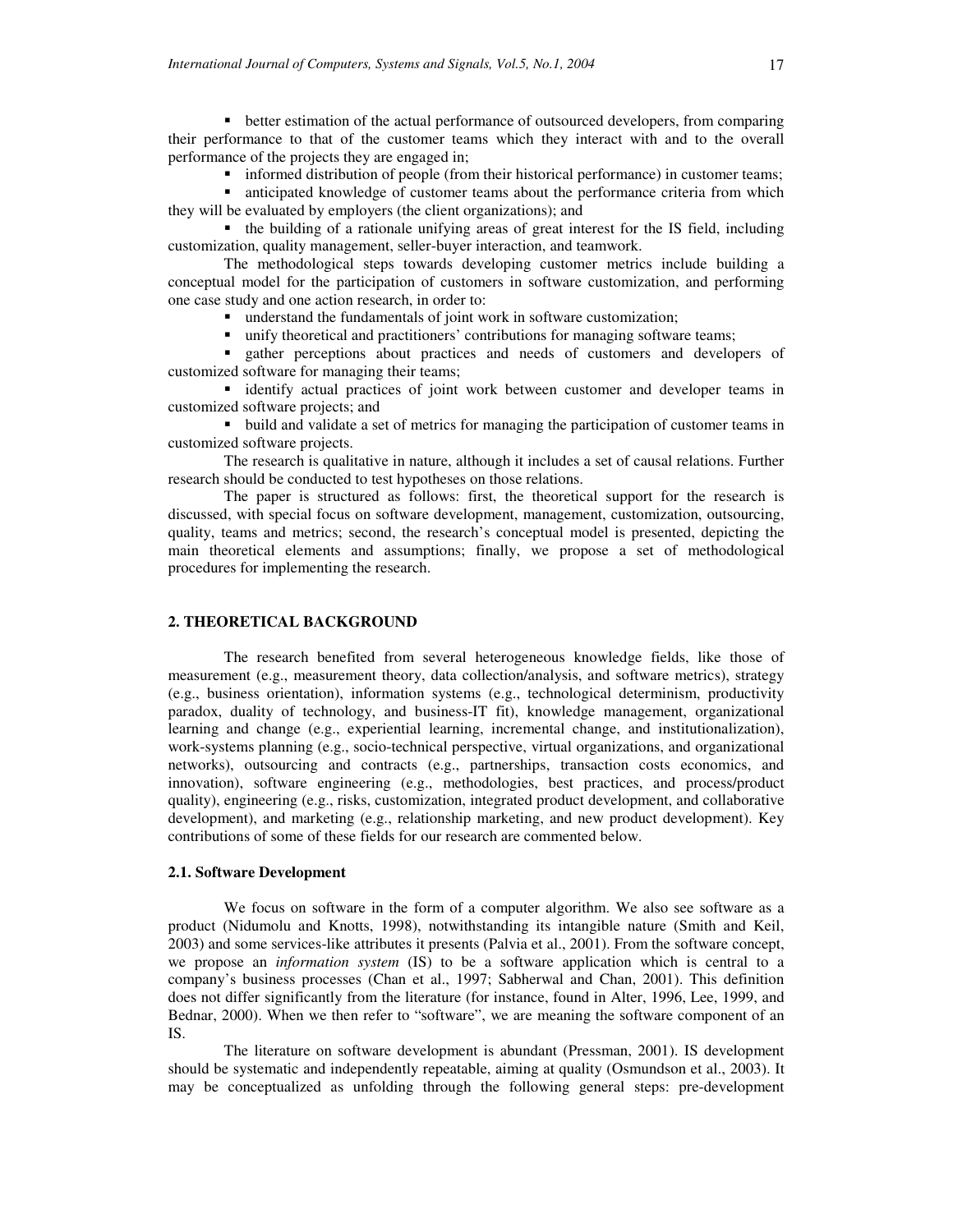investigation, conceptual design, design and product engineering, systems test, development, and manufacturing (Terwiesch and Loch, 1999).

But problems arise soon in the process of developing software (Burchill and Fine, 1997). Theoretical gaps in software management (Ravichandran and Rai, 2000) – for instance in assessing project management quality (Osmundson et al., 2003) – constrain our understanding and improvement of the whole process. Even software engineering, which is quality driven (Avison and Fitzgerald, 1999), is clearly short sighted due to prioritizing technical issues (Glass et al., 2002) – such a bias is present in the whole software development field (Ravichandran and Rai, 2000; Palvia et al., 2001).

Consequently, there is no surprise in the amount of research reporting problems in software development (e.g., Stamelos et al., 2003, Osmundson et al., 2003, Smith and Keil, 2003, Hoving, 2003, Shaw, 2003, Clegg et al., 2003, Sharma and Rai, 2003, Pich et al., 2002, Ropponen and Lyytinen, 2000, Ravichandran and Rai, 2000, Faraj and Sproull, 2000, Krishnan et al., 2000, Keil et al., 2000, Guinan et al., 1998, Chatzoglou and Macaulay, 1997, and Clark, 1997), most of them relating to productivity, schedule, budget, functionality, and customer satisfaction. Nevertheless, risk management is but a relative new trend (Sauer, 1999; Ropponen and Lyytinen, 2000), and with the growing complexity of systems (Avison and Fitzgerald, 1999; Church and Te Braake, 2001) and the fast pace of technology (Currie and Glover, 1999) rethinking the software process is in need.

In order to find the underlying causes for this, Shaw (2003) proposed that perceived and actual problems may differ. Figure 1 suggests that factors influencing the software process are in reverse order to their implementation priority in practice. This means that the most important factors (higher in the hierarchy) are seldom implemented, which is an explanation for why most projects fail, as well as for why technological issues (appearing at the bottom) are the first – and sometimes the only – concern in projects.



Source: adapted from Shaw (2003).

Figure 1. Hierarchy of factors influencing IS implementation.

#### **2.2. Software Customization and Outsourcing**

Outsourcing is a means to developing software rooted in the efficiency imperative (Anderson, 2002). In fact, even software organizations may outsource the development process, since no single company has all the required market capabilities. Outsourced software projects may involve (but not necessarily involve) building one-of-a-kind products, as well as customized products may be (but not necessarily are) developed under an outsourcing contract. Our research, however, focuses on outsourcing agreements for developing customized IS – *customization* understood as the degree to which software development can be tailored to individual project needs (Nidumolu and Knotts, 1998; Stamelos et al., 2003), or to each client's needs and budget.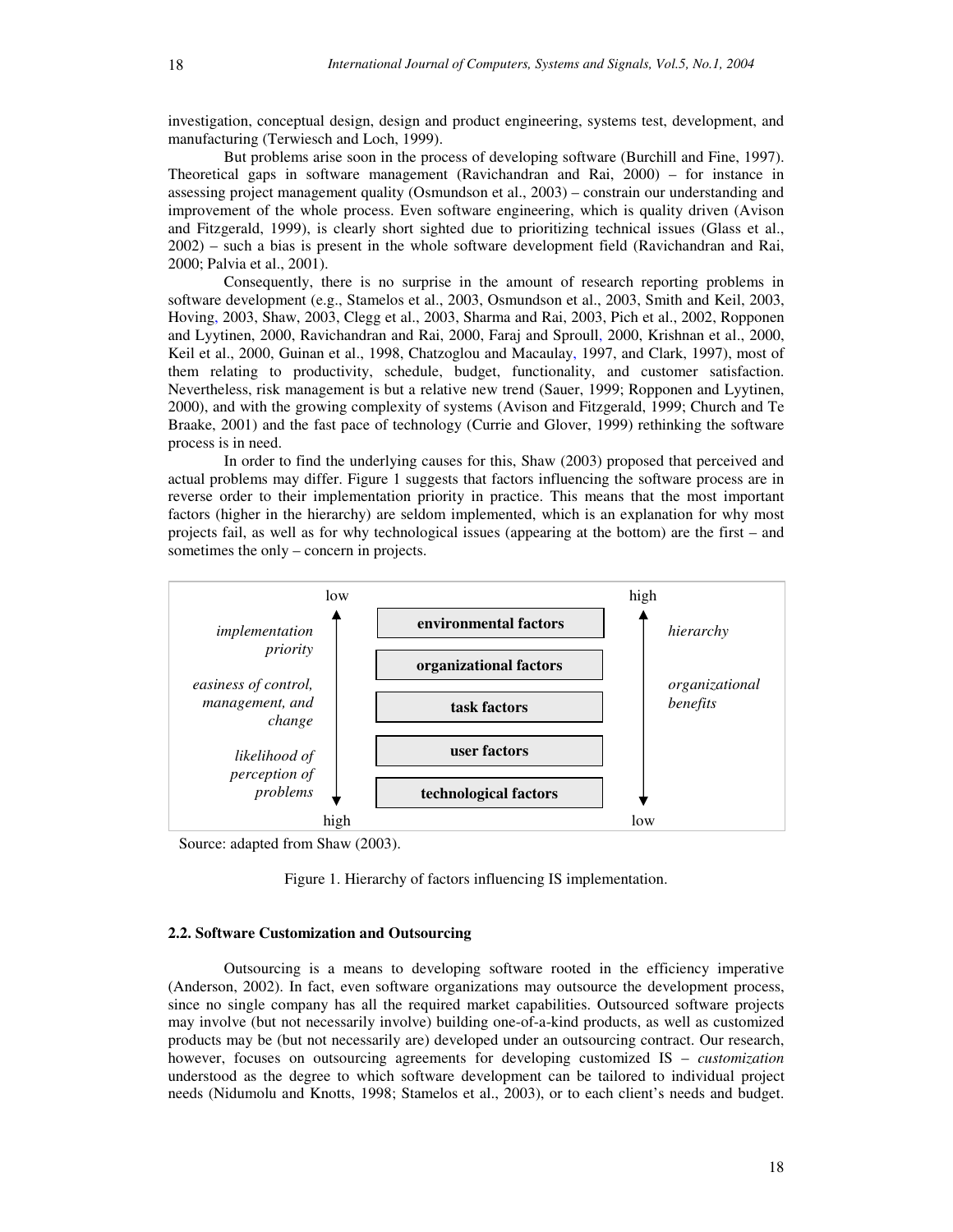Ultimately, a customized IS contains a significant software component individually developed for each situation (see Figure 2).

Customized IS products are aimed at matching IS to an organization's business processes, although it is recognized that a perfect match is virtually impossible. Such a matching is assumed to be a key to the company's successful performance – that is one reason why an organization is unlikely to perceive benefits when imitating competitors (Sabherwal and Chan, 2001). Additionally, it is well recognized that customized products benefit both customer and supplier (Stump et al., 2002), supporting a win-win business perspective (Blackstone Jr. et al., 1997).



Figure 2. Requirements fulfillment continuum.

Collaborative work is the starting point for developing customized IS, and partnerships should be the major driver of its design (Anderson, 2002). Partnerships involve trust, cooperation and teamwork (Naoum, 2003), and, in the case of collaborative development of new products – a partnership-like arrangement based on active roles performed by both seller and buyer (Athaide and Stump, 1999) –, sellers and buyers are interdependent, minimizing the opportunism of the latter as well as market and technological uncertainties related to transacting innovations (Stump et al., 2002).

Consequently, customers and manufacturers are closer than ever (Zhu and Kraemer, 2002) and many tasks requiring business skills are even transferred to end-users or performed by mixed teams (Feraud, 2000). In the particular case of software projects, intense customer participation not only leads to a possible better fit between problems and solutions, but also makes it more likely that the user will positively assess the system produced (a causal mapping involving customer participation in projects, willingness to participate, system evaluation, and satisfaction can be built from Burns and Madey, 2001, Kim et al., 2002, Hunton and Beeler, 1997, and Galliers and Swan, 1999).

Although the over-optimism of the outsourcing literature (Lacity and Hirschheim, 1999), drawbacks are naturally present, particularly when involving customization. Among the most critical aspects, outsourcing strategic routines is not at all desirable, since an organization must protect its core business and competence; the technological knowledge gap between customer and supplier may impose important risks for the former (Lacity and Hirschheim, 1999) – therefore formal and detailed agreements between customer and supplier are essential in such a governance design (Ho et al., 2003; Lacity and Hirschheim, 1999; Avison and Fitzgerald, 1999); and other problems involve vendors incurring in high investments for customizing products, disputes around patent ownership, exclusivity clauses, buyer opportunism, and information asymmetry (Stump et al., 2002).

Customers are then learning to negotiate better contracts (Lacity and Willcocks, 1998), while suppliers search for more impartial – interdependent – relations with customers (Stump et al., 2002). Our research contributes for such demands, particularly on building more detailed contracts by improvig the knowledge about actual performance criteria to be observed by customer teams, as well as on how to measure them, judge the measurements and apply results in future projects involving the same customer or its customer team.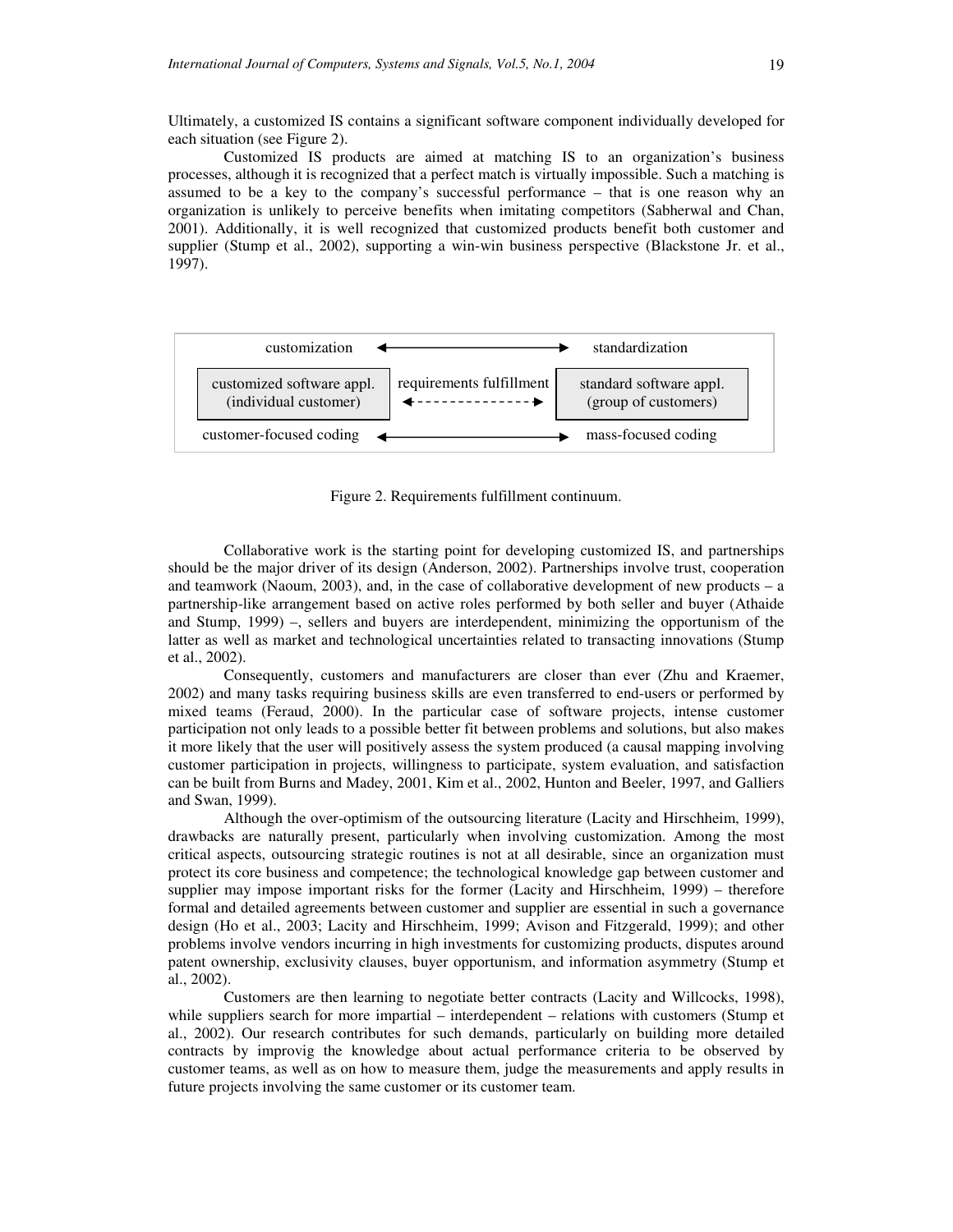## **2.3. Software Quality**

There is clearly a need for improving software management capabilities (Hosalkar and Bowonder, 2000) and accordingly there are opportunities for putting together quality, measurement, and business (Stein, 2001). A first theoretical model unifying such areas seems to be that of Ravichandran and Rai (2000), but it does not differentiate stakeholder types in software development, nor does it take into account the project nature (customized or not, outsourced or not, for instance). As indicated in the model (see Figure 3), senior management does not influence directly the actual participation of each stakeholder group, but instead it sets the overall conditions for the process to flow smoothly and successfully. This is in accordance with one assumption of the socio-technical design of work systems (Trist and Murray, 1993) stating that teamwork should operate in a relatively autonomous fashion.



Note: continuous lines indicate direct positive effect; dotted lines indicate indirect positive effect.

Source: Ravichandran and Rai (2000).

Figure 3. Software quality management.

Improvements in the field of software quality are, however, only slowly changing the realm of software development and application. As already mentioned, this may be related to the technological bias still present in most projects, but a more intriguing – and potentially harmful – subject is the trend of "best practices" in the software industry. There is no doubt that CMM- and ISO-like models provide valid directions for improving the software process and the overall organization for quality; after all, learning from high-performance projects is fundamental (Stensrud and Myrtveit, 2003). But the overconfidence on such models notwithstanding the lack of publicized empirical validation of their effect on company performance (Krishnan et al., 2000; Ravichandran and Rai, 2000) and user satisfaction (Gotzamani and Tsiotras, 2002) may be misleading and, worse, become institutionalized (Galliers and Swan, 1999) due to, for instance, external pressure for certification and advertising (Gotzamani and Tsiotras, 2002). Careful examination of such models and the specific application context is nevertheless necessary in order to prevent that benefits are only perceived by the models' vendors.

If not due to inappropriate instantiation of best practices, problems may also arise from the very models. One case refers to their focus on processes, instead of product orientation (Avison and Fitzgerald, 1999; Baiman et al., 2000). Another situation is that of the *knowledge workers* – like the IS professionals –, who are simply not suited to follow standardized work practices (Scarbrough, 1999). Managing software teams is actually a case in point (Faraj and Sproull, 2000).

Additionally to problems like those briefly mentioned above, the literature on product development (software included) is biased towards setting criteria to be observed only by external contractors (in our case, outsourced software developers). For instance, Baiman et al. (2000) talk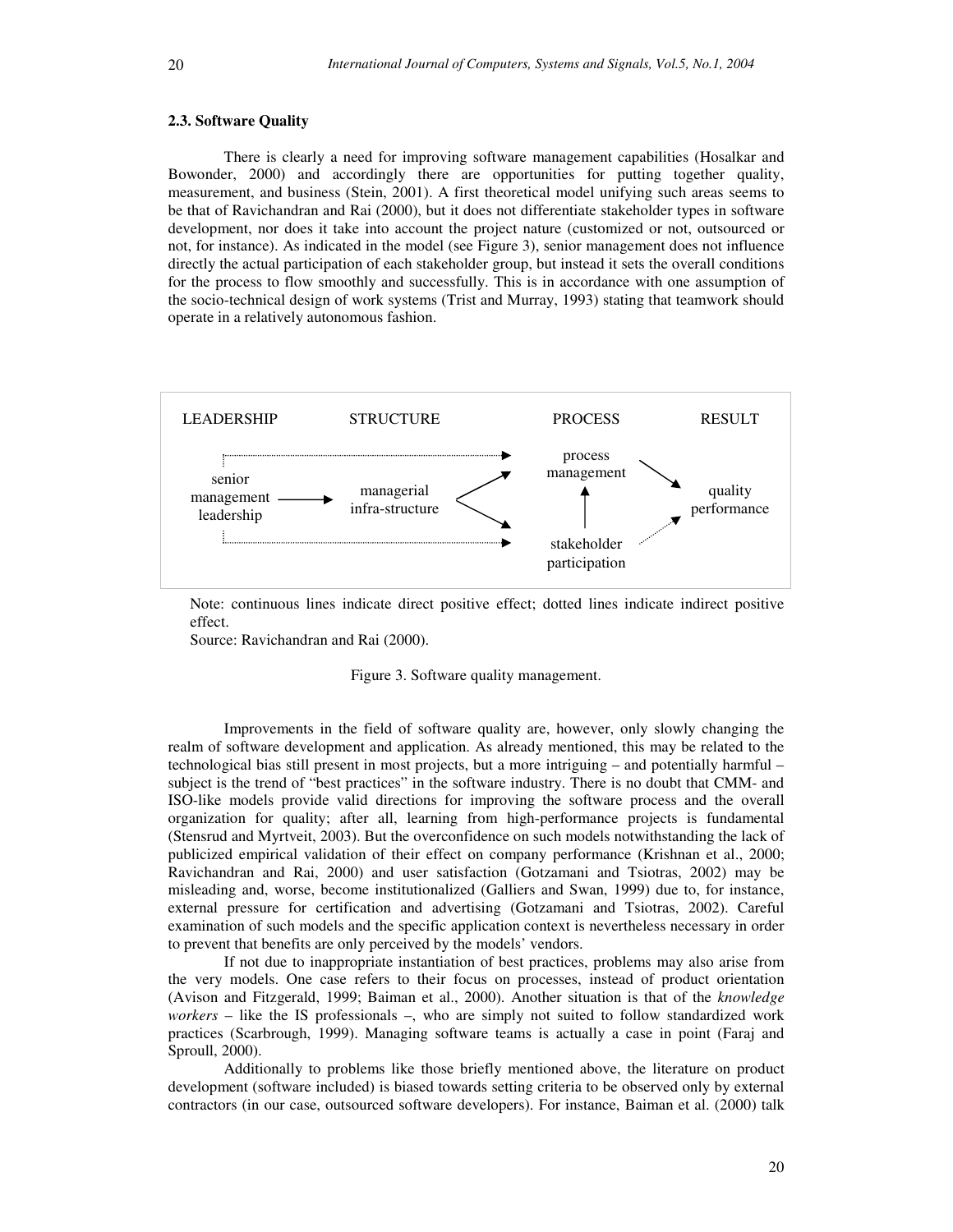about profits for buyers and penalties for suppliers; the literature on *satisfaction* is consistent in its customer focus (e.g., Burns and Madey, 2001; Kim et al., 2002); Avison and Fitzgerald (1999) ask customers to build skills for choosing vendors, but they do not make similar claims on vendors selecting customers with, say, good reputation in collaborative software development; Burchill and Fine (1997) focus on the need of product developers to understand the customer's use context, but they bypass the supporting role played by the latter for a successful project outcome; Bialowas and Tabaszewska (2001) propose a ranking system with which customers can assess suppliers, saying nothing, though, about a possible similar framework to proceed in the reverse way; and Gooden (2001) reminds us that customers require suppliers to be certified in quality management standards, although no similar system for certifying customers exists – notwithstanding, Jiang et al. (2002) alert for the fact that little has been done to prevent user risks before developing systems.

However, applying quality standards only to the contractor signals to a lack of attention to one critical antecedent for the success of customized software: the participation of the customer in its development. This situation assumes dangerous consequences when we realize that IS strategic alignment is a core executive challenge (Chan et al., 1997). Customers are key in such alignment, once IT benefits are only made available from adapting the technology to the organizational context during its implementation (Lassila and Brancheau, 1999). Why, therefore, do we put the customer apart when establishing performance criteria for projects involving external developers *and* customers? Our work argues that there is no reason for this (although we understand the prevailing customer orientation of the industry); nevertheless, we also propose that customer performance metrics should be different from contractor performance metrics, due to the very nature of each team and their role in projects.

#### **2.4. Software Teams**

In this section we comment on why teams are the appropriate design for bringing together software professionals in customization efforts, specially why we focus on customer *teams* as the unit of analysis.

If a human *group* can be framed as a number of people in contact to each other (Hofstede, 1994), then a *team* is a group whose complementary skills and purposes of its members make it able to perform tasks for which the members are equally responsible (Church and Te Braake, 2001). In a team approach, conflicts between line and staff are more easily managed (Scarbrough, 1999), an entrepreneurial vision is embraced (Richards and Gupta, 1985) and knowledge creation is nurtured (Leidner and Jarvenpaa, 1995). Peled (2000) further presents extensive attributes commonly found in teams and largely appropriate for supporting our research – the discussion of each one is nevertheless out of the scope here.

We share the vision that software development is best accomplished when performed in teams, and we suggest that software projects should be populated by the following actors: a *sponsor* (customer/user executive with high decision power who sets major project attributes, like deadlines), a *manager* (customer/user assigned to operational and systemic processes, responsible for the fulfillment of the planned issues), a *customer/user team* (business operational people), and a *technical team* (programmers, system analysts, and software engineers). Our previous definition for a customer team is based on matching the capabilities of customer/user and technical teams.

## **2.5. Software Metrics**

Software engineering is about metrics (Fenton and Neil, 1999; Gopal et al., 2002; Kirk and Jenkins, in press), and metrics constitute the dominant approach to measurement (Abran et al., 2003). According to Sommerville (2001) and Pavur et al. (1999), metrics refer to process control and to prediction of product features. Moreover, metrics strengthen research (Straub et al., 2002), represent measurement and feedback mechanisms for making sure that something is being correctly made (Corbin, 1991), and impact engineering and management processes (Gopal et al., 2002).

For the specific case of the software process, metrics are key (Eisner, 1997; Gopal et al., 2002), supporting IS project managers during estimation, technical work, project control, and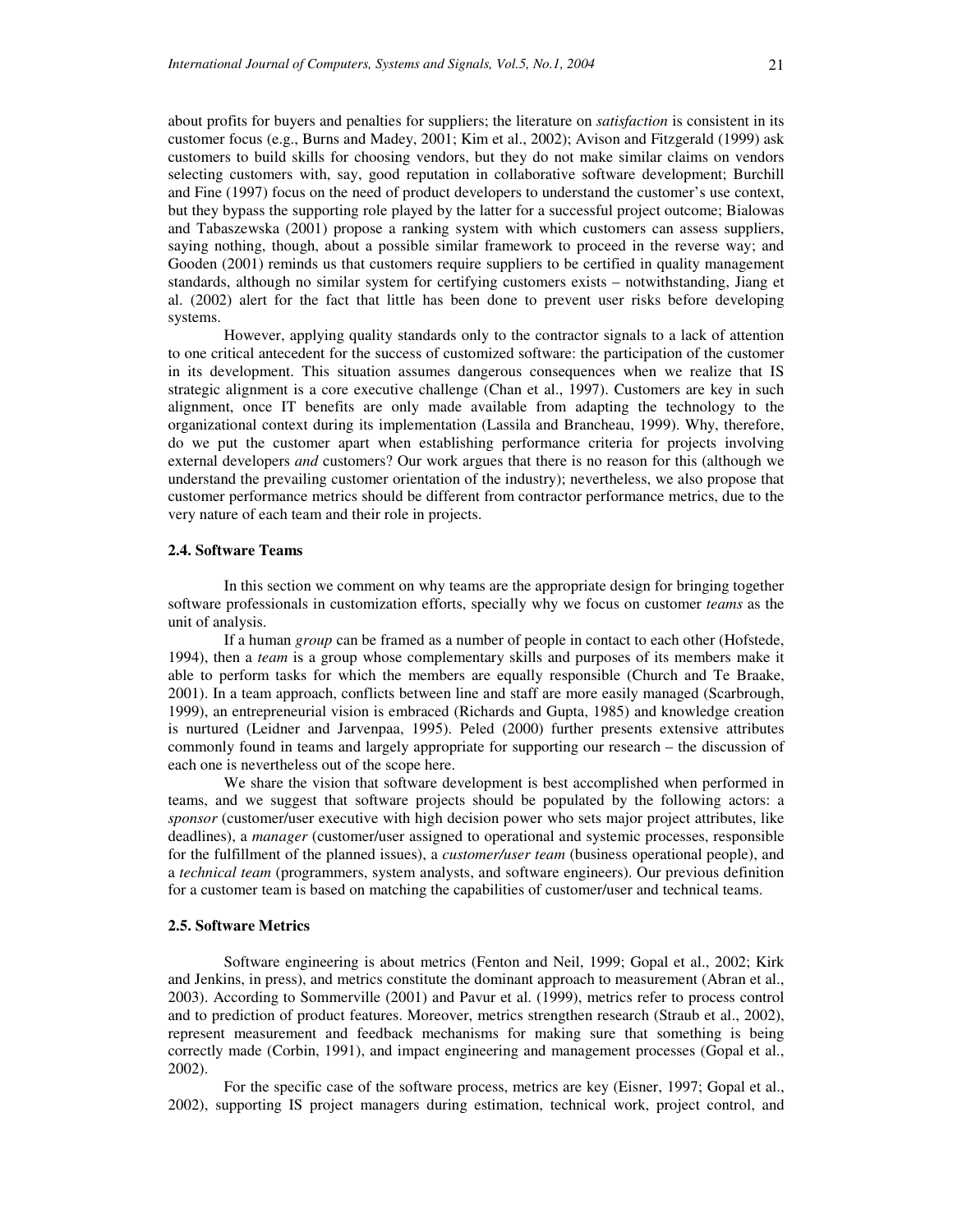process improvement (Pressman, 2001). The centrality of metrics in widely deployed models for managing the software process (e.g., CMM) is another testimony of their importance; they are indeed the only current factor differentiating companies with high and low process maturity (Rainer and Hall, 2003).

According to Pfleeger (1995), a metrics plan describing who/how (tools, techniques, people), what (is to be measured), where/when (in the measurement process) and why the metrics (after all, they must be useful for the user – Leung, 2001) is of utmost importance for their effectiveness. Similarly, the abstraction level of measures should be taken into account for composing metrics, since often it is not possible to measure elements of software quality directly; developing a unidimensional measure is actually a vigorous theoretical and statistical modelling task (Segars, 1997). Finally, Leung (2001) calls for a metrics plan that considers the level of aggregation of the software organization's work system (e.g., company, business unit, project group, component). So, contextual mediating contingencies should be understood before any measurement initiative, since projects usually involve very dynamic variables with complex statements and fuzzy relations with each other (Barros et al., 2004).

The literature presents distinct definitions for metrics, and even papers published in topranked journals seem not to (explicitly) share a common understanding of the subject – sometimes treating metrics as unidimensional items, sometimes as compound measures. Here we assume the definition given by Pressman (2001):

 *measures* are quantitative information of the degree, amount, dimensions, capacity or size of some product's or process' attribute;

**n** *metrics* are quantitative measures of the degree to which a system, component or process presents some attribute; and

 *indicators* are metrics or combinations of metrics which provide perceptions about a software process, project or product.

#### **2.6. Management of Customer Teams**

Historically, companies devote little attention to establishing performance criteria for project and product development processes (Kaplan and Norton, 1996). However, only by continuously identifying and correcting performance deviations an organization is able to consistently compete (Blackstone Jr. et al., 1997). In fact, only what is correctly measured might be correctly managed (Feigenbaum, 2001); on the other hand, without constant measurement and monitoring there can be no process management, and without process management there can be no process improvement (Avison and Fitzgerald, 1999).

According to Jackson and Keys (1984), management and improvement require attention to two process classes: planning – setting the *effective* route towards the objective – and control – setting the *efficient* route. Planning may also be defined as a continuous activity aimed at stimulating creativity and assuring adaptation in highly dynamic and uncertain environments in a participative and interactive process (Richards and Gupta, 1985). Just planning, however, does not necessarily lead to project success, but its absence augments the probability of project failure (Dvir et al., 2003). Control, in turn, may be viewed as knowledge about the distance between the current and the desired state of a system, as well as about who is responsible for adjusting the deviation (Blackstone Jr. et al., 1997). In order to achieve that, a sensor (measuring mechanism) and a governor (decision mechanism) are needed (Douglas, 1983). Figure 4 integrates planning and control into software development.

Projects with increased volatility in requirements – like the software ones – are harder to manage (Keil et al., 2000). In that sense, software teams are usually completely re-designed in each new project, making it difficult for their members to develop a shared work history (Faraj and Sproull, 2000). Moreover, programmers – unlike physicians and engineers – do not have professional standards to follow (Pavur et al., 1999), and this is assumed to play important negative effects in software teams. In fact, software teams are a challenge for management (Boardman, 1995), and one consequence is the common late managerial intervention in problematic projects (Keil et al., 2000).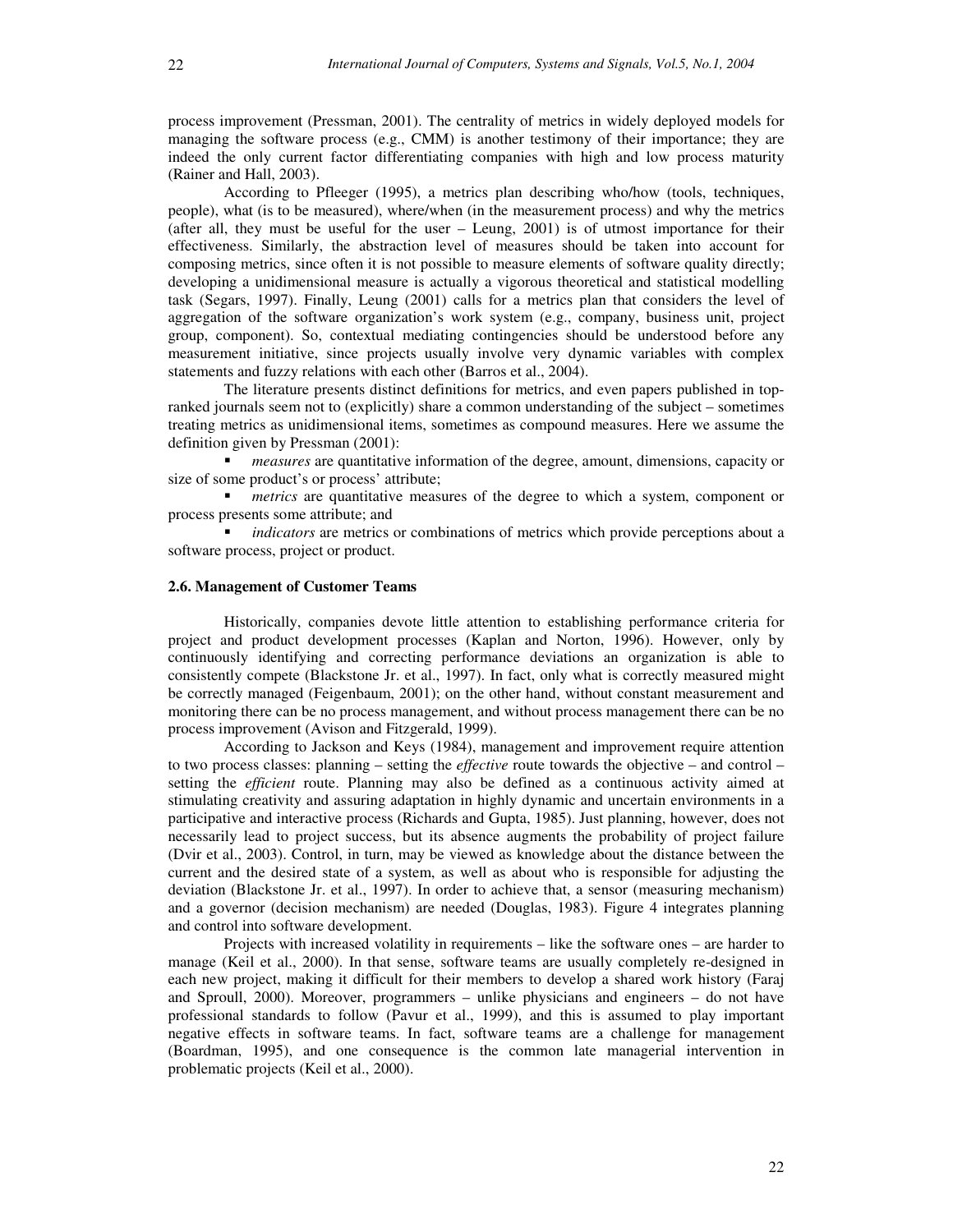

Source: adapted from Sommerville (2001), Blackstone Jr. et al. (1997), Richards and Gupta (1985), and Jackson and Keys (1984).



Due to circumstances like the ones shortly discussed above, our research envisions improving our knowledge and managerial practices about the participation of customer teams in software customization projects. We do not aim, however, to achieve extreme power over the routines of teams and individuals through performance metrics, due to efficiency, effectiveness and ethical reasons. For instance:

 some professional knowledge is best for an organization if kept tacit (Bloodgood and Salisbury, 2001);

 for people to take healthy organizational initiatives, they need to feel secure in the work environment (Bednar, 2000), and therefore metrics cannot serve as a punishment tool – just the opposite, metrics play a key role in acknowledging good performance, since appropriate rewards are also needed (Blackstone Jr. et al., 1997; Kirsch et al., 2002; Osmundson et al., 2003; Pich et al., 2002); and

 production control systems often institutionalize the manufacturing of defective products, since people realize that they have a "fault quota" and that it is not their function to identify the occurrence of such faults (Morgan, 1986).

## **3. RESEARCH MODEL**

Figure 5 synthetically depicts the distinguishing elements and assumptions of our conceptual model:

 $\blacksquare$  the two actors – customer and outsourced developer – involved in the projects of interest here, as well as their interacting teams;

 $\bullet$  the key (socio-technical) dimensions underlying the set of metrics looked for;

 the presumable positive impact the metrics will exert on the customer (better selfassessment, alignment of the resulting customized software product with business processes, and efficient deployment of resources) and on the external developer (better assessment of the customer's participation in projects); and

 $\blacksquare$  the ultimate goal of developing the metrics – to increase the satisfaction of both customer and outsourced developer regarding the customization of specific software products.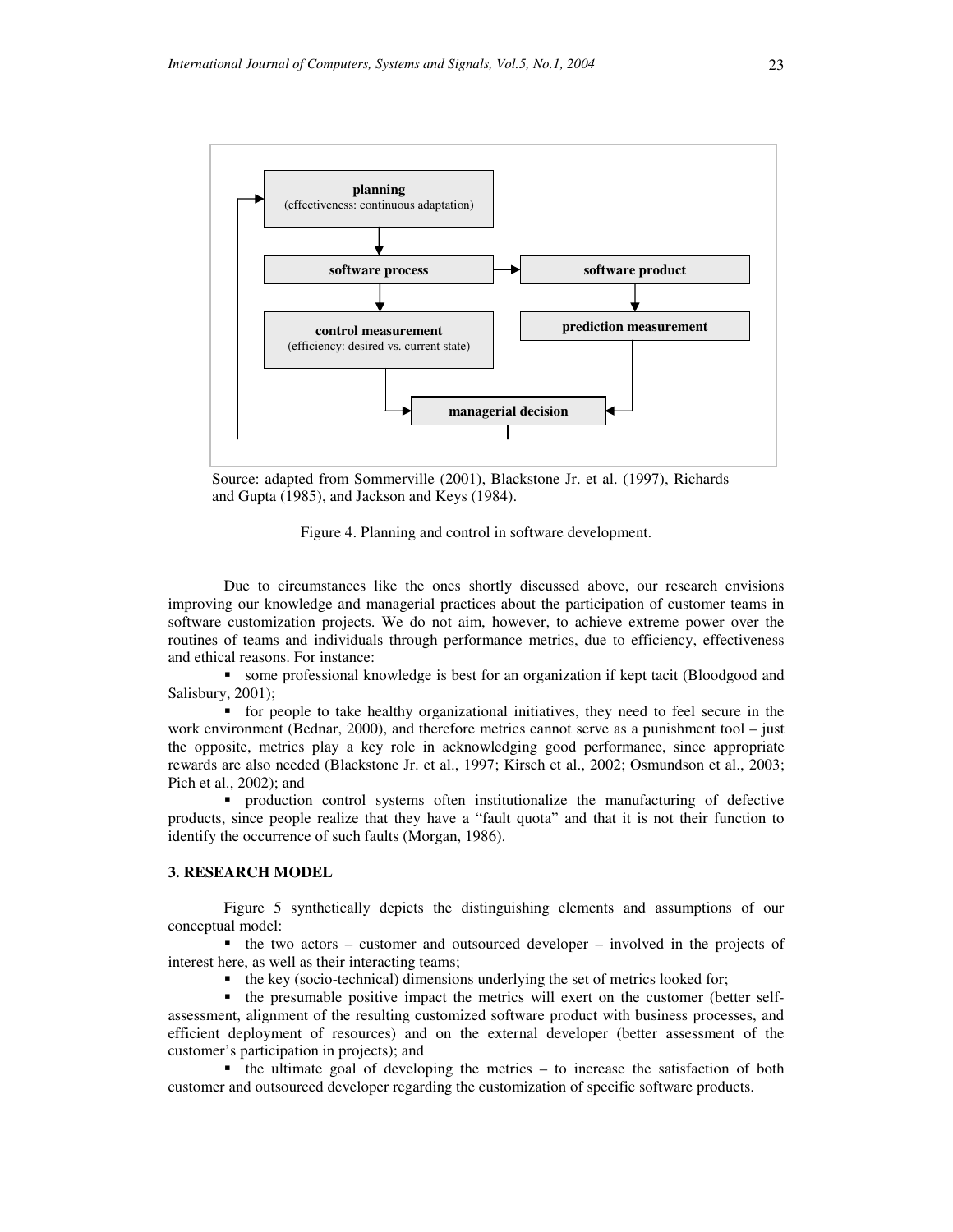According to the large tradition of organizational theory, the structure of an organization is likely to adapt to contingency factors. Although influencing the work performance and shaping people behavior, it would be nothing more than a means to an end, or arbitrary decisions for facilitating the organizational repertoire of actions (Nelson and Winter, 1982). Technology, in turn, is usually seen as a contingency factor (Donaldson, 1996) influencing the organizational structure. But although the changing nature of technology, it is evident from the literature (e.g., Zack, 1999) that there are some common elements in most technology prescriptions for enabling the knowledge work like that of IS professionals.



Figure 5. Main elements and assumptions of the conceptual model.

So we take relatively for granted both structure and technology according to some theoretical frameworks from the academic and the industry ("best practices") literature. We then set (but not in this paper, due to its scope) an ideal and adaptable configuration of structure and technology for supporting the work of customer teams. This configuration is not trivial, however, since attention must be paid to the possibility of mutual contingency influences (the causality between structure and technology is not completely known, as pointed out by current researches – e.g., Dolci, 2004). This anticipated definition of structure and technology is indicated in Figure 6 as forming a basis from which to develop software.



Figure 6. Socio-technical framework for software customization.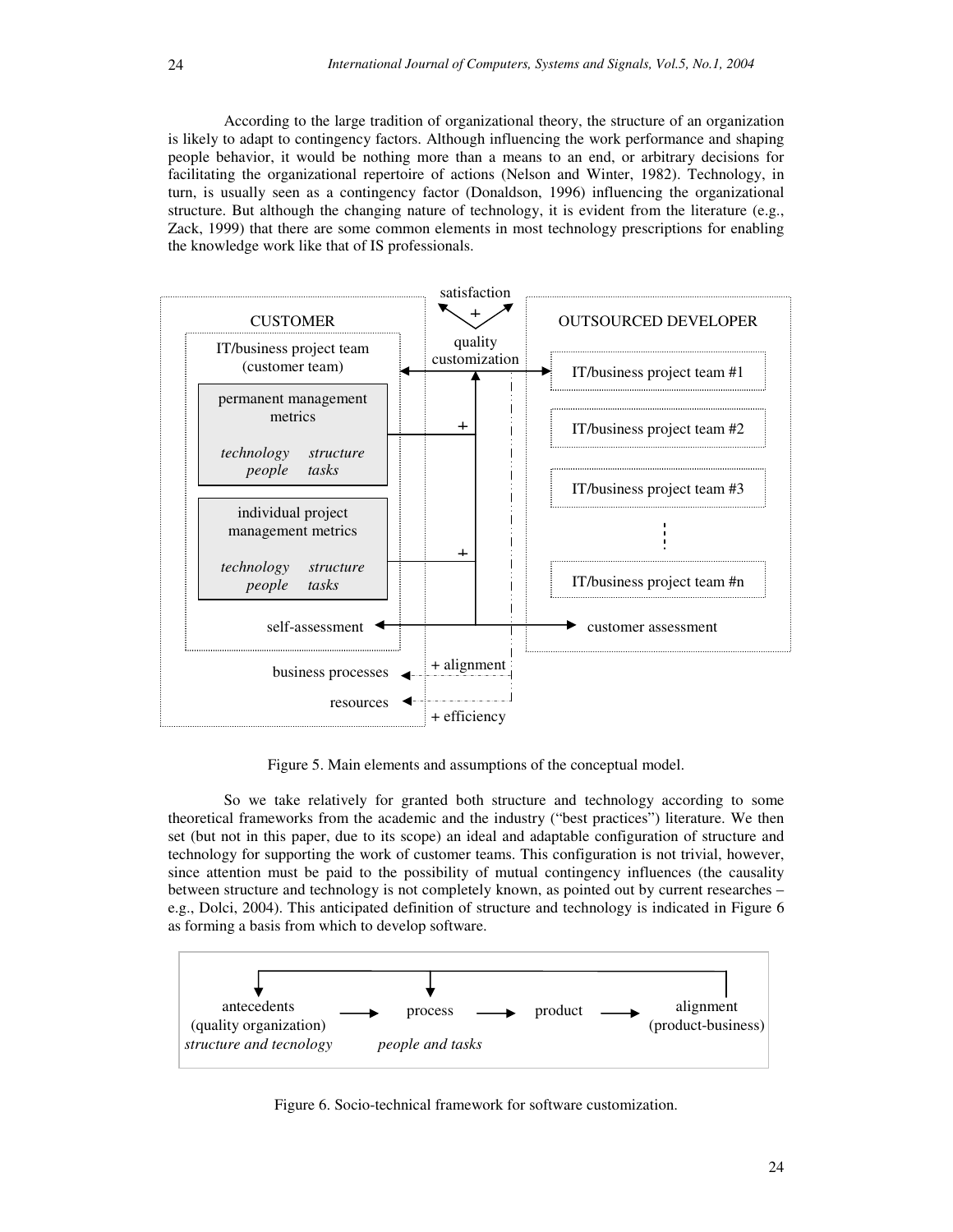Such an assumption – setting relatively stable structural and technological conditions for software customization – is supported by the already commented model of Ravichandran and Rai (2000) in Figure 3, according to which an organizational infra-structure should be set prior to running process management and involving different stakeholders.

## **4. METHODOLOGY**

The empirical part of the research will be developed within the Brazilian software industry – in which one of the authors works since de mid-1990s developing, managing and studying database, Internet and company applications. In order to get a richer picture about industry practices, needs and trends, that author also cooperates in several research endeavors in close proximity to companies from the Pólo de Informática de São Leopoldo – a leading Brazilian IT cluster.

The methodology is broadly represented by a conceptual model developed from a thorough literature review, one case study of a major software customization project (the implementation of an ERP system in a Brazilian university), and one action research within another high-profile software project (the development of an information system for the Brazilian government). Together the methods would support (1) an understanding of the fundamentals of software customization, (2) the gathering of perceptions about practices and needs of customers and developers of customized software for managing their teams, (3) the identification of actual practices of joint work between customer and developer teams in customized software projects, and (4) the building and validation of a set of metrics for managing the participation of customer teams in customized software projects.

The conceptual model, comprising a rationale integrating several areas relevant for software customization, is already accomplished and represents a major achievement of the research. The other two steps will be workable in the next months, and five external researchers and practitioners (in software engineering, marketing, and organizations) will formally validate the various data collection instruments, data analysis procedures, and results.

#### **4.1. Case Study**

The case study is aimed at providing insights into current practices and needs of customized-software clients and developers for managing their teams. Towards this end and for contrasting team reports with actual practices – in the sense of espoused/in-use theories (Argyris, 1992) –, open-ended interviews with experienced teams from both sides and the observation of a customized software process will be carried out, and a first nomological net reflecting desired practices for customer teams will then be validated. Two questions are to be answered in the case study:

how do customer and developer teams perceive their interaction in a software project?

 what are the criteria currently employed by customers and developers of customized software to manage the participation of their teams?

We highlight three fundamental reasons for performing a case study: (1) it helps deepen our knowledge about a given reality (Palvia et al., 2003; Hussey and Hussey, 1997), (2) it does not require all major variables to be known in advance (Boudreau et al., 2001; Benbasat et al., 1987), and (3) it frames complex elements for future investigation (Stake, 2000). These aspects relate to the central argument of our research that the customer is usually seen as an "unsuspected" part in software development when it comes to quality assurance and assessment, and so there is a tradition that must be questioned and investigated from a completely new point of view.

#### **4.2. Action Research**

The action research envisions further validation of the set of metrics to be complied with by customer teams. In this method, the researcher is also an actor, meaning that one of the authors will be engaged in ordinary activities of software development – project management, system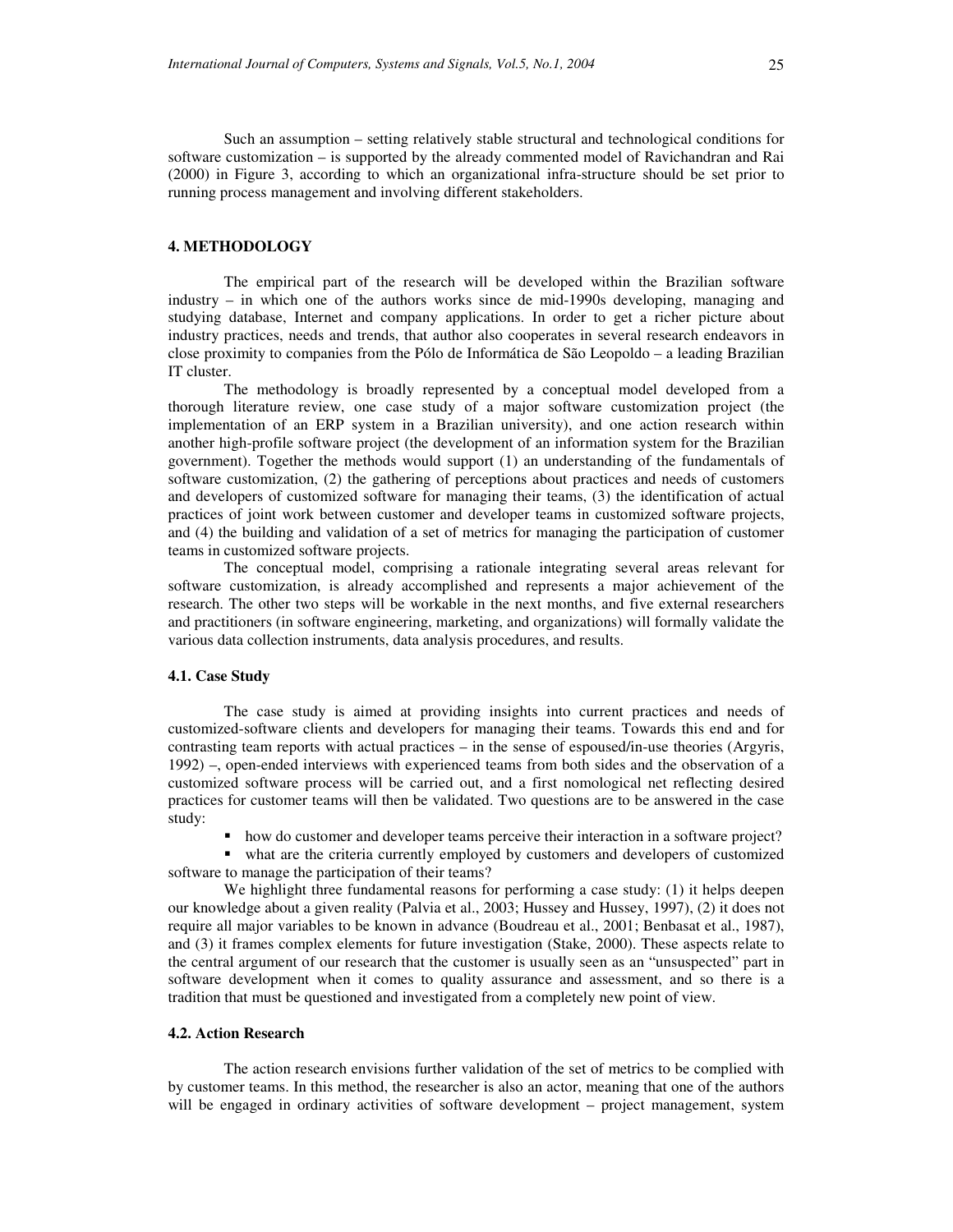analysis, and coding. The point here is that the researcher experiences a unique perspective when fully committed to the situation under surveillance – in the particular case, the daily routine of customer and developer teams during the development of customized software. Other procedures to be accomplished in the action research include open-ended interviews with project stakeholders and the use of software tools for gauging project performance. The question to be answered is:

is the model for managing customer teams appropriate for the needs of clients and outsourced developers?

The action research is anchored in the general beliefs that (1) it is suited for the sociotechnical view of software development (Benbasat et al., 1987) and for the (2) power relations between clients and consultants (Eden and Huxham, 1996; Hussey and Hussey, 1997), (3) it contributes for both academic and pragmatic knowledge (Grant and Ngwenyama, 2003) and for the understanding of a social context (Palvia et al., 2003), and (4) superior studies are accomplished by the very actors of a problematic situation (Checkland, 1985).

It is worth noting that a possible confounding variable in the case study and the action research might be low levels of quality of the software development teams which the researchers interact with. Thus, it is necessary to carefully identify the source (customer or outsourced developer team) of project errors and accomplishments, in order to accurately credit performance levels to teams. The socio-technical perspective of the software process, providing systemic and rich variables for analysis, accounts for such a need.

#### **CONCLUDING REMARKS**

Managing the participation (authority and responsibility) of customer teams in the development of customized software seems to be neglected in the literature and inaccurately worked out by practitioners, albeit essential for the software industry. Moreover, non-technical elements of the software process still have been regarded as secondary in importance or priority. Our work therefore tries to compensate such a bias by developing a set of socio-technical quality metrics for managing customer teams.

The proposed qualitative research seems to innovate in substantive aspects of the software process, mainly in that customer teams were deemed suited for pursuing performance metrics. Moreover, the very building of a rationale for software customization integrating several knowledge fields is an endeavor without known parallels in the literature.

#### **REFERENCES**

- Abran, A., Sellami, A. and Suryn, W. (2003), Metrology, Measurement and Metrics in Software Engineering, *9th International Software Metrics Symposium*, Sydney.
- Alter, S. (1996), *Information Systems: A Management Perspective*, Benjamin & Cummings, Menlo Park.
- Anderson, E. T. (2002), Sharing the Wealth: When Should Firms Treat Customers as Partners?, *Management Science*, 48 (8), 955-971.
- Argyris, C. (1992), *On Organizational Learning*, Blackwell Business, Oxford.
- Athaide, G. A. and Stump, R. L. (1999), A Taxonomy of Relationship Approaches during Product Development in Technology-based, Industrial Markets, *Journal of Product Innovation Management*, 16 (5), 469-482.
- Avison, D. E. and Fitzgerald, G. (1999), Information Systems Development, in Currie, W. L. and Galliers, B. (eds.), *Rethinking Management Information Systems: An Interdisciplinary Perspective*, Oxford University Press, New York, 250-278.
- Baiman, S., Fischer, P. E. and Rajan, M. V. (2000), Information, Contracting, and Quality Costs, *Management Science*, 46 (6), 776-789.
- Barros, M. O., Werner, C. M. L. and Travassos, G. H. (2004), Supporting Risks in Software Project Management, *The Journal of Systems and Software*, 70, 21-35.
- Bednar, P. M. (2000), A Contextual Integration of Individual and Organizational Learning Perspectives as Part of IS Analysis, *Informing Science*, 3 (3), 145-156.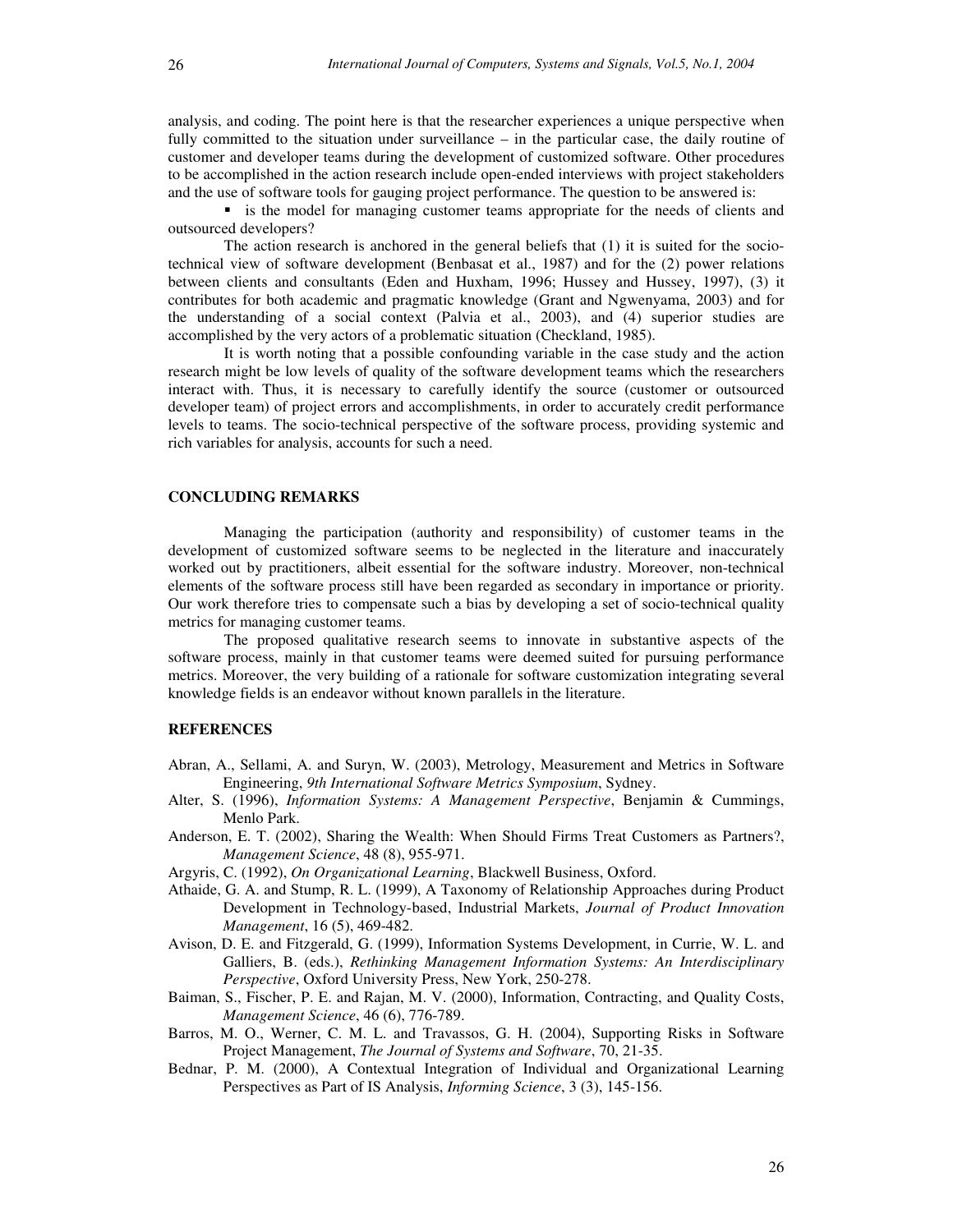- Benbasat, I., Goldstein, D. K. and Mead, M. (1987), The Case Research Strategy in Studies of Information Systems, *MIS Quarterly*, 11 (3), 369-386.
- Bialowas, P. and Tabaszewska, E. (2001), How to Evaluate the Internal Customer-supplier Relationship, *Quality Progress*, 34 (7), 63-67.
- Blackstone Jr., J. H., Gardiner, L. R. and Gardiner, S. C. (1997), A Framework for the Systemic Control of Organizations, *International Journal of Production Research*, 35 (3), 597-609.
- Bloodgood, J. M. and Salisbury, W. D. (2001), Understanding the Influence of Organizational Change Strategies on Information Technology and Knowledge Management Strategies, *Decision Support Systems*, 31, 55-69.
- Boardman, J. T. (1995), Wholes and Parts A Systems Approach, *IEEE Transactions on Systems, Man, and Cybernetics*, 25 (7), 1150-1161.
- Boudreau, M.-C., Gefen, D. and Straub, D. W. (2001), Validation in Information Systems Research: A State-of-the-art Assessment, *MIS Quarterly*, 25 (1), 1-16.
- Burchill, G. and Fine, C. H. (1997), Time Versus Market Orientation in Product Concept Development: Empirically-based Theory Generation, *Management Science*, 43 (4), 465- 478.
- Burns, J. and Madey, G. R. (2001), A Framework for Effective User Interface Design for Webbased Electronic Commerce Applications, *Informing Science*, 4 (2), 67-75.
- Chan, Y. E., Huff, S. L., Barclay, D. W. and Copeland, D. G. (1997), Business Strategic Orientation, Information Systems Strategic Orientation, and Strategic Alignment, *Information Systems Research*, 8 (2), 125-150.
- Chatzoglou, P. and Macaulay, L. A. (1997), The Importance of Human Factors in Planning the Requirements Capture Stage of a Project, *International Journal of Project Management*, 15 (1), 39-53.
- Checkland, P. (1985), Achieving "Desirable and Feasible" Change: An Application of Soft Systems Methodology, *Journal of the Operational Research Society*, 36 (9), 821-831.
- Church, K. and Te Braake, G. (2001), The Future of Software Development, in Khosrowpour, M. (ed.), *Managing Information Technology in a Global Economy*, Idea Group Publishing, Hershey, 321-325.
- Clark, B. K. (1997), *The Effects of Software Process Maturity on Software Development Effort*, PhD. dissertation (Computer Science), University of Southern California.
- Clegg, C., Axtell, C., Damodaran, L., Farbey, B. et al. (2003), *The Performance of Information Technology and the Role of Human and Organisational Factors: Report to the Economic and Social Research Council, UK*, http://www.system-concepts.com/stds/clegg.html (accessed Apr 15, 2003).
- Corbin, D. S. (1991), Establishing the Software Development Environment, *Journal of Systems Management*, 42 (9), 28-31.
- Currie, W. L. and Glover, I. A. (1999), Hybrid Managers: An Example of Tunnel Vision and Regression in Management Research, in Currie, W. L. and Galliers, B. (eds.), *Rethinking Management Information Systems: An Interdisciplinary Perspective*, Oxford University Press, New York, 417-443.
- Dolci, D. B. (2004), A Dualidade entre Organizações e Tecnologia da Informação: Um Ensaio Teórico com Vistas a Explorar a Influência das Mudanças Organizacionais nos Sistemas de Informação. PhD proposal (Information Systems), Federal University of Rio Grande do Sul, Porto Alegre.
- Donaldson, L. (1996), The Normal Science of Structural Contingency Theory, in Clegg, S. R., Hardy, C. and Nord, W. R. (eds.), *Handbook of Organization Studies*, Sage, London.
- Douglas, A. S. (1983), Systems Analysis and the Computer, *Journal of the Operational Research Society*, 34 (8), 779-785.
- Dvir, D., Raz, T. and Shenhar, A. J. (2003), An Empirical Analysis of the Relationship Between Project Planning and Project Success, *International Journal of Project Management*, 21, 89-95.
- Eden, C. and Huxham, C. (1996), Action Research for the Study of Organizations, in Clegg, S. R. Hardy, C. and Nord, W. R. (eds.), *Handbook of Organization Studies*, Sage, London, 526-542.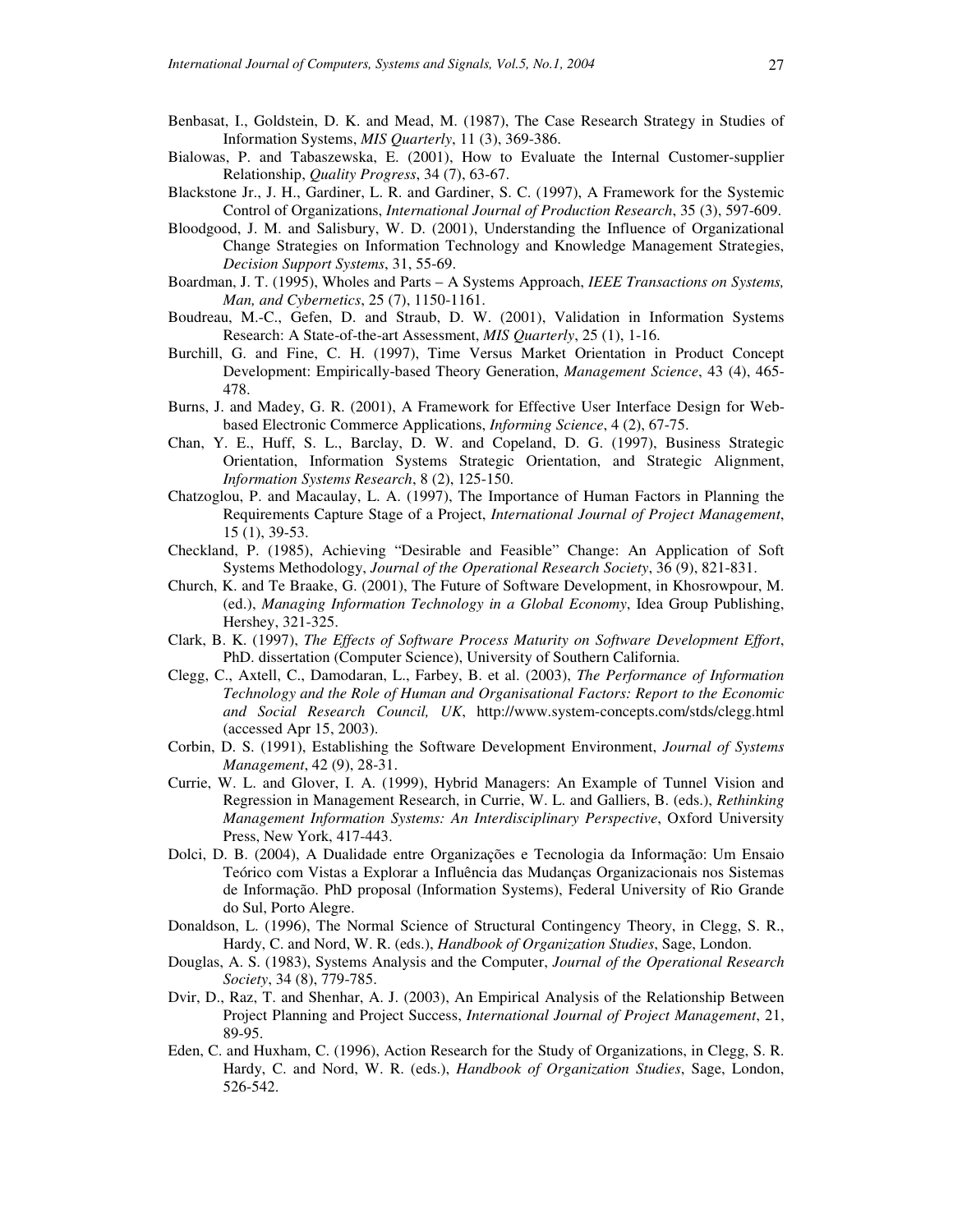- Eisner, H. (1997), *Essentials of Project and Systems Engineering Management*, John Wiley & Sons, New York.
- Faraj, S. and Sproull, L. (2000), Coordinating Expertise in Software Development Teams, *Management Science*, 46 (12), 1554-1568.
- Feigenbaum, A. V. (2001), How to Manage for Quality in Today's Economy, *Quality Progress*, 34 (5), 26-27.
- Fenton, N. E. and Neil, M. (1999), Software Metrics: Successes, Failures and New Directions, *The Journal of Systems and Software*, 47, 149-157.
- Feraud, G. (2000), What Makes IT Professionals Tick?, in Marchand, D. A. and Davenport, T. H. (eds.), *Mastering Information Management: Complete MBA Companion in Information Management*, Pearson Education, 83-86.
- Galliers, B. and Swan, J. (1999), Information Systems and Strategic Change: A Critical Review of Business Process Re-engineering, in Currie, W. L. and Galliers, B. (eds.), *Rethinking Management Information Systems: An Interdisciplinary Perspective*, Oxford University Press, New York, 361-387.
- Glass, R. L., Vessey, I. and Ramesh, V. (2002), Research in Software Engineering: An Analysis of the Literature, *Information and Software Technology*, 44, 491-506.
- Gooden, R. (2001), How a Good Quality Management System Can Limit Lawsuits, *Quality Progress*, 34 (6), 55-59.
- Gopal, A., Krishnan, M. S., Mukhopadhyay, T. and Goldenson, D. R. (2002), Measurement Programs in Software Development: Determinants of Success, *IEEE Transactions on Software Engineering*, 28, 863-875.
- Gotzamani, K. D. and Tsiotras, G. D. (2002), The True Motives Behind ISO 9000 Certification: Their Effect on the Overall Certification Benefits and Long Term Contribution Towards TQM, *International Journal of Quality & Reliability Management*, 19 (2), 151-169.
- Grant, D. and Ngwenyama, O. (2003), A Report on the Use of Action Research to Evaluate a Manufacturing Information Systems Development Methodology in a Company, *Information Systems Journal*, 13 (1), 21-35.
- Guinan, P. J., Cooprider, J. G. and Faraj, S. (1998), Enabling Software Development Team Performance during Requirements Definition: A Behavioral Versus Technical Approach, *Information Systems Research*, 9 (2), 101-125.
- Ho, V. T., Ang, S. and Straub, D. (2003), When Subordinates Become IT Contractors: Persistent Managerial Expectations in IT Outsourcing, *Information Systems Research*, 14 (1), 66-86. Hofstede, G. H. (1994), *Cultures and Organizations*, HarperCollinsPublishers, London.
- Hosalkar, A. and Bowonder, B. (2000), Software Development Management: Critical Success
- Factors, *International Journal of Technology Management*, 19 (7/8), 760-772. Hoving, R. (2003), Executive Response: Project Management Process Maturity as a "Secret Weapon", *MIS Quarterly Executive*, 2 (1), 29-30.
- Hunton, J. E. and Beeler, J. D. (1997), Effects of User Participation in Systems Development: A Longitudinal Field Experiment, *MIS Quarterly*, 21 (4), 359-388.
- Hussey, J. and Hussey, R. (1997), *Business Research*, Palgrave Macmillan, New York.
- Jackson, M. C. and Keys, P. (1984), Towards a System of Systems Methodologies, *Journal of the Operational Research Society*, 35 (6), 473-486.
- Jiang, J. J., Klein, G., Chen, H.-G. and Lin, L. (2002), Reducing User-related Risks during and prior to System Development, *International Journal of Project Management*, 20 (7), 507- 515.
- Kaplan, R. S. and Norton, D. P. (1996), *The Balanced Scorecard*, Harvard Business School Press, Boston.
- Keil, M., Mann, J. and Rai, A. (2000), Why Software Projects Escalate: An Empirical Analysis and Test of Four Theoretical Models, *MIS Quarterly*, 24 (4), 631-664.
- Kim, J., Lee, J., Han, K. and Lee, M. (2002), Businesses as Buildings: Metrics for the Architectural Quality of Internet Businesses, *Information Systems Research*, 13 (3), 239- 254.
- Kirk, S. R. and Jenkins, S. (in press), Information Theory-based Software Metrics and Obfuscation, *The Journal of Systems and Software*.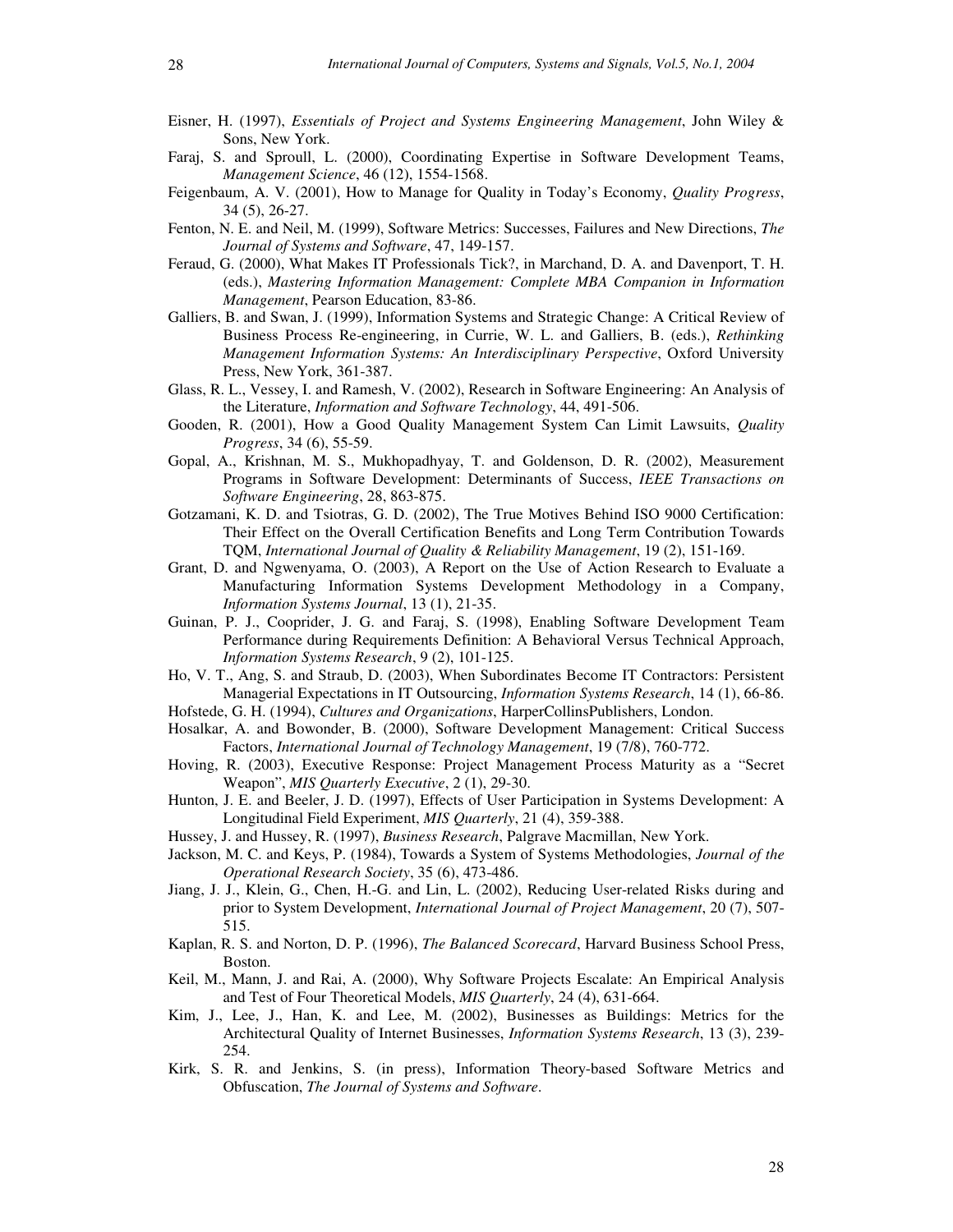- Kirsch, L. J., Sambamurthy, V., Ko, D.-G. and Purvis, R. L. (2002), Controlling Information Systems Development Projects: The View from the Client, *Management Science*, 48 (4), 484-498.
- Krishnan, M. S., Kriebel, C. H., Kekre, S. and Mukhopadhyay, T. (2000), An Empirical Analysis of Productivity and Quality in Software Products, *Management Science*, 46 (6), 745-759.
- Lacity, M. C. and Hirschheim, R. (1999), Information Technology Outsourcing: What Problems Are We Trying to Solve?, in Currie, W. L. and Galliers, B. (eds.), *Rethinking Management Information Systems: An Interdisciplinary Perspective*, Oxford University Press, New York, 326-360.
- Lacity, M. C. and Willcocks, L. P. (1998), An Empirical Investigation of Information Technology Sourcing Practices: Lessons from Experience, *MIS Quarterly*, 22 (3), 363-408.
- Lassila, K. S. and Brancheau, J. C. (1999), Adoption and Utilization of Commercial Software Packages: Exploring Utilization Equilibria, Transitions, Triggers, and Tracks, *Journal of Management Information Systems*, 16 (2), 63-90.
- Lee, A. S. (1999), Researching MIS, in Currie, W. L. and Galliers, B. (eds.), *Rethinking Management Information Systems: An Interdisciplinary Perspective*, Oxford University Press, New York, 7-27.
- Leidner, D. E. and Jarvenpaa, S. L. (1995), The Use of Information Technology to Enhance Management School Education: A Theoretical View, *MIS Quarterly*, 19 (3), 265-291.
- Leung, H. K. N. (2001), Quality Metrics for Intranet Application, *Information & Management*, 38, 137-152.
- Morgan, G. (1986), *Images of Organization*, Sage, Thousand Oaks.
- Naoum, S. (2003), An Overview into the Concept of Partnering, *International Journal of Project Management*, 21, 71-76.
- Nelson, R. and Winter S. G. (1982), *An Evolutionary Theory of Economic Change*, Belknap Press, Cambridge.
- Nidumolu, S. R. and Knotts, G. W. (1998), The Effects of Customizability and Reusability on Perceived Process and Competitive Performance of Software Firms, *MIS Quarterly*, 22 (2), 105-137.
- Osmundson, J. S., Michael, J. B., Machniak, M. J. and Grossman, M. A. (2003), Quality Management Metrics for Software Development, *Information & Management*, 40 (8), 799-812.
- Palvia, P., Mao, E., Salam, A. F. and Soliman, K. S. (2003), Management Information Systems Research: What's There in a Methodology?, *Communications of the AIS*, 11, 289-309.
- Palvia, S. C., Sharma, R. S. and Conrath, D. W. (2001), A Socio-technical Framework for Quality Assessment of Computer Information Systems, *Industrial Management & Data Systems*, 101 (5), 237-251.
- Pavur, R., Jayakumar, M. and Clayton, H. (1999), Software Testing Metrics: Do They Have Merit?, *Industrial Management & Data Systems*, 99 (1), 5-10.
- Peled, A. (2000), Creating Winning Information Technology Project Teams in the Public Sector. *Team Performance Management*, 6 (1/2), 6-14.
- Pfleeger, S. L. (1995), Maturity, Models, and Goals: How to Build a Metrics Plan, *The Journal of Systems and Software*, 31, 143-155.
- Pich, M. T., Loch, C. H. and De Meyer, A. (2002), On Uncertainty, Ambiguity, and Complexity in Project Management, *Management Science*, 48 (8), 1008-1023.
- Pressman, R. S. (2001), *Software Engineering: A Practitioner's Approach*, McGraw-Hill, New York.
- Rainer, A. and Hall, T. (2003), Quantitative and Qualitative Analysis of Factors Affecting Software Processes, *The Journal of Systems and Software,* 66, 7-21.
- Ravichandran, T. and Rai, A. (2000), Quality Management in Systems Development: An Organizational System Perspective, *MIS Quarterly*, 24 (3), 381-415.
- Richards, L. D. and Gupta, S. K. (1985), The Systems Approach in an Information Society: A Reconsideration, *Journal of the Operational Research Society*, 36 (9), 833-843.
- Ropponen, J. and Lyytinen, K. (2000), Components of Software Development Risk: How to Address Them? A Project Manager Survey, *IEEE Transactions on Software Engineering*, 26 (2), 98-112.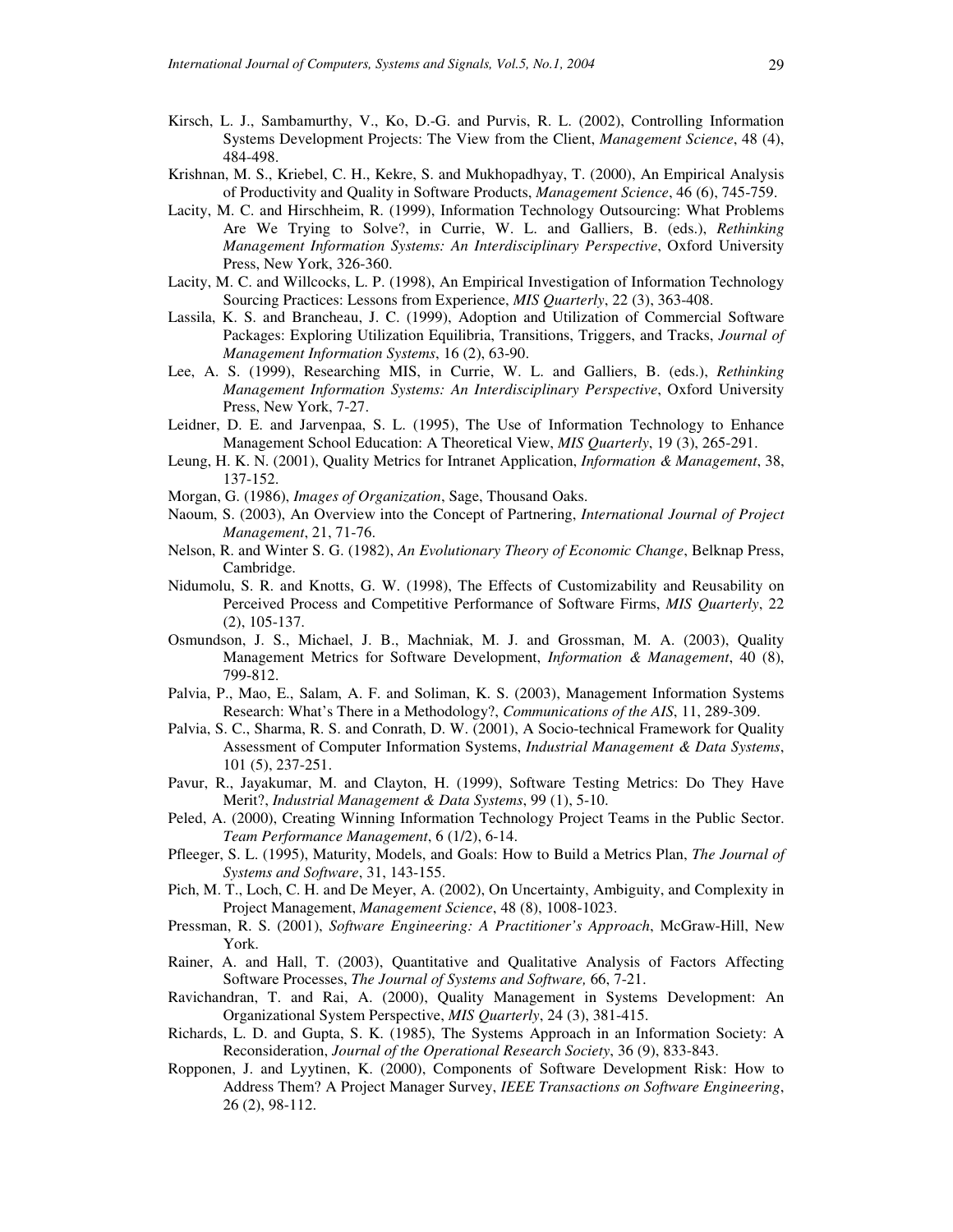- Sabherwal, R. and Chan Y. E. (2001), Alignment between Business and IS Strategies: A Study of Prospectors, Analyzers, and Defenders, *Information Systems Research*, 12 (1), 11-33.
- Sauer, C. (1999), Deciding the Future for IS Failures: Not the Choice You Might Think, in Currie, W. L. and Galliers, B. (eds.), *Rethinking Management Information Systems: An Interdisciplinary Perspective*, Oxford University Press, New York, 279-309.
- Scarbrough, H. (1999), The Management of Knowledge Workers, in Currie, W. L. and Galliers, B. (eds.), *Rethinking Management Information Systems: An Interdisciplinary Perspective*, Oxford University Press, New York, 474-496.
- Segars, A. H. (1997), Assessing the Unidimensionality of Measurement: A Paradigm and Illustration within the Context of Information Systems Research, *Omega*, 25, 107-121.
- Sharma, S. and Rai, A. (2003), An Assessment of the Relationship between ISD Leadership Characteristics and IS Innovation Adoption in Organizations, *Information & Management*, 40 (5), 391-401.
- Shaw, N. G. (2003), Identifying Relationships among Factors in IS Implementation, *Communications of the AIS*, 11, 155-165.
- Smith, H. J. and Keil, M. (2003), The Reluctance to Report Bad News on Troubled Software Projects: A Theoretical Model, *Information Systems Journal*, 13 (1), 69-95.
- Sommerville, I. (2001), *Software Engineering*, Addison-Wesley, Harlow.
- Stake, R. E. (2000), Case Studies, in Denzin, N. K. and Lincoln, Y. S. (eds.), *Handbook of Qualitative Research*, Sage, Thousand Oaks, 435-454.
- Stamelos, I., Angelis, L., Morisio, M., Sakellaris, E. et al. (2003), Estimating the Development Cost of Custom Software, *Information & Management*, 40 (8), 729-741.
- Stein, P. (2001), Measurements for Business, *Quality Progress*, 34 (2), 29-32.
- Stensrud, E. and Myrtveit, I. (2003), Identifying High Performance ERP Projects, *IEEE Transactions on Software Engineering*, 29 (5), 398-416.
- Straub, D. W., Hoffman, D. L., Weber, B. W. and Steinfield, C. (2002), Toward New Metrics for Net-enhanced Organizations, *Information Systems Research*, 13, 227-238.
- Stump, R. L., Athaide, G. A. and Joshi, A. W. (2002), Managing Seller-buyer New Product Development Relationships for Customized Products: A Contingency Model Based on Transaction Cost Analysis and Empirical Test, *Journal of Product Innovation Management*, 19 (6), 439-454.
- Terwiesch, C. and Loch, C. H. (1999), Measuring the Effectiveness of Overlapping Development Activities, *Management Science*, 45 (4), 455-465.
- Trist, E. and Murray, H. (eds.) (1993), *The Social Engagement of Social Science: A Tavistock Anthology*, University of Pennsylvania Press, Philadelphia.
- Zack, M. H. (1999), Managing Codified Knowledge, *Sloan Management Review*, 40 (4), 45-58.
- Zhu, K. and Kraemer, K. L. (2002), E-commerce Metrics for Net-enhanced Organizations: Assessing the Value of E-commerce to Firm Performance in the Manufacturing Sector, *Information Systems Research*, 13 (3), 275-295.

| Received:                 | March $25th$ 2004                   |
|---------------------------|-------------------------------------|
| Accepted in final format: | July $30th$ 2004 after one revision |

#### **About the authors:**

*Carlo Gabriel Porto Bellini* is a PhD candidate in Management at Federal University of Rio Grande do Sul, Brazil. He holds a M.Sc. degree in Management and a B.Sc. degree in Computer Science from the same university. His research interests concern software development, Internetmediated communities, research methodology, and ethics.

*João Luiz Becker* earned a PhD degree from UCLA Anderson School of Management in 1986, following a M.Sc. degree from the Institute of Pure and Applied Mathematics, Rio de Janeiro,